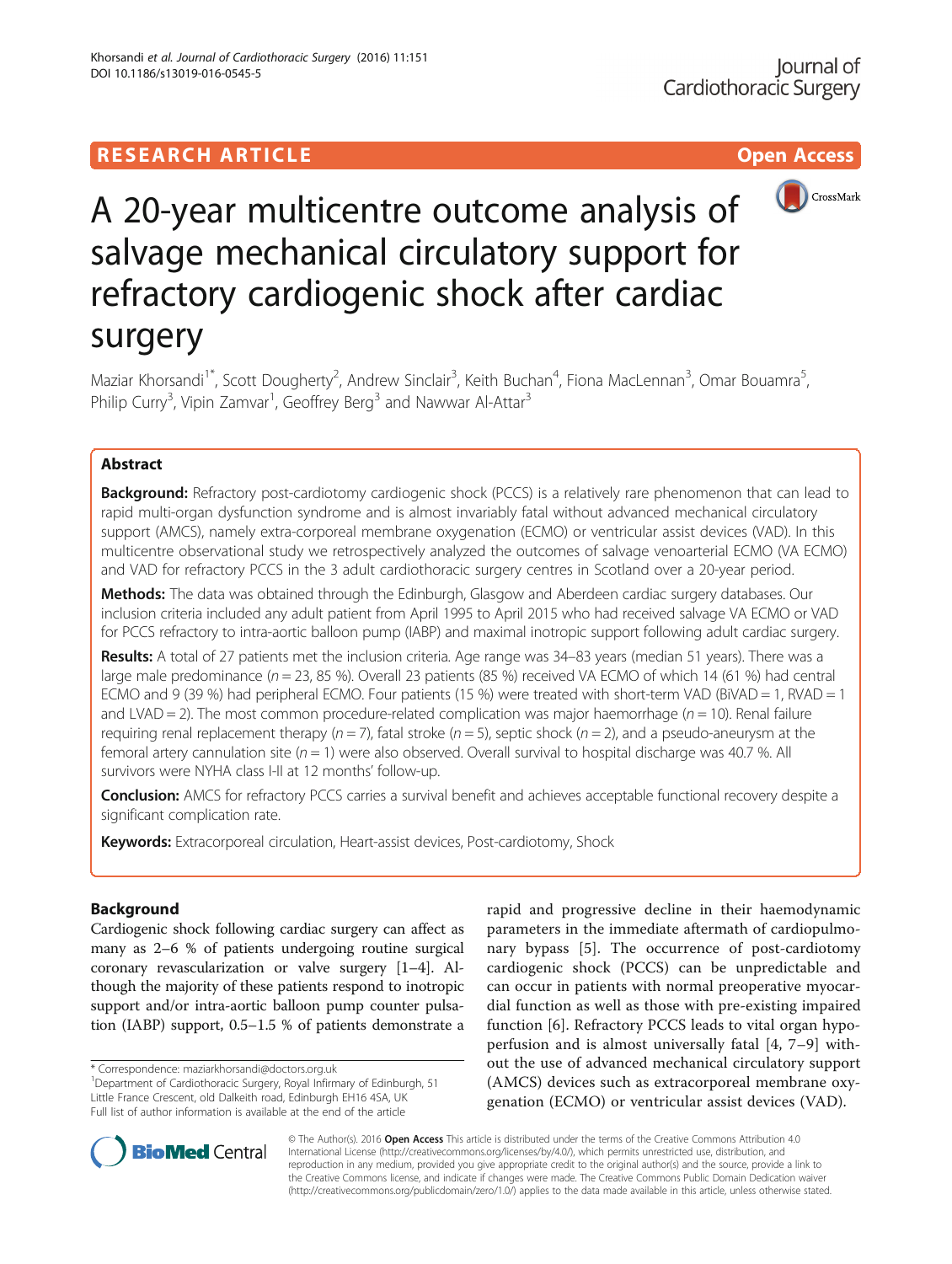In our previous study we looked at the outcomes of AMCS utilization at the Edinburgh heart center's cardiothoracic surgery department (a non-transplant, intermediate-sized, adult cardiothoracic surgery centre) in Scotland [\[10](#page-8-0)]. This current multicentre observational study aims to consolidate our previous findings and looks at the 20-year outcomes of AMCS utilization to salvage refractory PCCS patients in all the 3 cardiothoracic surgery centres in Scotland.

## Methods

Scottish adult cardiothoracic surgical services are provided by three regional centres covering a population of 5.2 million individuals [\[11](#page-8-0)]. The relevant data was collected from the databases of the Royal Infirmary of Edinburgh (surgical case load  $\approx$  900/year), the Golden Jubilee National Hospital in Glasgow (surgical case load  $\approx$  1300/year), and the Aberdeen Royal Infirmary (surgical case load  $\approx$  500/year). Our inclusion criteria included any adult patient from April 1995 to April 2015 who had received salvage VA ECMO or VAD for PCCS refractory to IABP and inotropic support following adult cardiac surgery. We acquired information regarding the patients' 12 month follow-up status by accessing the cardiology follow-up clinic letters on the TrakCare<sup>R</sup> system in Edinburgh, the AMCS database in Glasgow, and through making direct enquiries with the surgeons involved in the long-term outcomes of the patients in Aberdeen via email and telephone communications.

The AMCS devices utilised at the Royal Infirmary of Edinburgh over the defined study period were Levitro $nix^R$  CentriMag II for ECMO and Medtronic Bio-Medicus<sup>R</sup> 560 for short-term VAD support. Over the same time period, the AMCS devices used at the Golden Jubilee National Hospital in Glasgow and the Aberdeen Royal Infirmary cardiac surgical units was the CentriMag device for both VA ECMO and short-term VAD support.

## Results

A total of 28 patients met the inclusion criteria with one patient excluded due to lack of recorded information in the TrakCare $R$  database regarding the type of AMCS support used, any potential complications and the short and the long-term outcomes of this individual. Overall, 16 patients from the Royal Infirmary of Edinburgh met the inclusion criteria, 8 patients from the Golden Jubilee National Hospital in Glasgow and 3 patients from Aberdeen Royal Infirmary cardiothoracic surgery unit. The reason why more cases belonged to Edinburgh rather than Glasgow, despite the latter being a larger unit, was because AMCS was rarely used to salvage refractory PCCS patients in the west of Scotland prior to 2007 (the year of the merger between Glasgow forming the Golden Jubilee National Hospital).

Of the total 27 patients from the 3 centres, the age range was 34–83 years (median 59 years). There was a large male predominance of 23 (85 %). Four patients (15 %) had undergone re-operative cardiac surgery. One patient (3.7 %) had undergone AMCS following the repair of a traumatic ascending aortic transection after a road traffic accident. Overall, 23 patients (85 %) had received a single run of VA ECMO of which 14 (61 %) had received central ECMO and 9 (39 %) had received peripheral ECMO. Four patients (15 %) had short-term VADs (1 BiVAD, 1 RVAD and 2 LVAD). The mean duration of AMCS was approximately 5.43 days (Range < 1 day– 33 days). The most common procedure-related complication was major haemorrhage (37 %). Renal failure requiring renal replacement therapy (26 %), stroke (19 %) and peripheral limb ischaemia (15 %, Fig. [1\)](#page-2-0) were also recorded. Logistic EuroSCORE ranged from 2.08 to 73.26. More detailed patient baseline characteristics are tabulated in Table [1.](#page-3-0)

The most common cause of death (COD) was refractory biventricular failure that failed to recover sufficiently to allow weaning from AMCS (22.2 %, Fig. [2](#page-6-0)). In these patients care was withdrawn. One patient died due to a combination of biventricular failure and haemorrhagic shock and another patient died from a combination of biventricular failure and septic shock whilst on VA ECMO. The survival rate to hospital discharge was 40.7 % (Fig. [3\)](#page-6-0). The follow-up data showed that the survivors were all NYHA class I-II functional status at 12 months.

## Statistical analysis

Statistical analysis was performed using the Fisher's exact and Pearson's chi<sup>2</sup> tests. Univariate analysis was performed. Table [2](#page-7-0) demonstrates the baseline statistics data and the analytical methods used in this study.

## **Discussion**

Our study demonstrates that AMCS used for the treatment of refractory PCCS can lead to good outcomes for a significant number of patients, with 40.7 % surviving to hospital discharge and all surviving patients were graded as either NYHA class I or II at 12 months' postdischarge. Without AMCS, it is likely that the vast majority of these patients would have died. Ours is also the first multi-centre study of its kind to emerge from the UK and one of the few studies to examine functional outcomes post AMCS utilisation for refractory PCCS.

Recent evidence has demonstrated that modern, continuous-flow AMCS devices, such as the CentriMag<sup>R</sup> that was used in our centres, can lead to improved survival in patients with PCCS [\[12](#page-8-0)–[14\]](#page-8-0). In the largest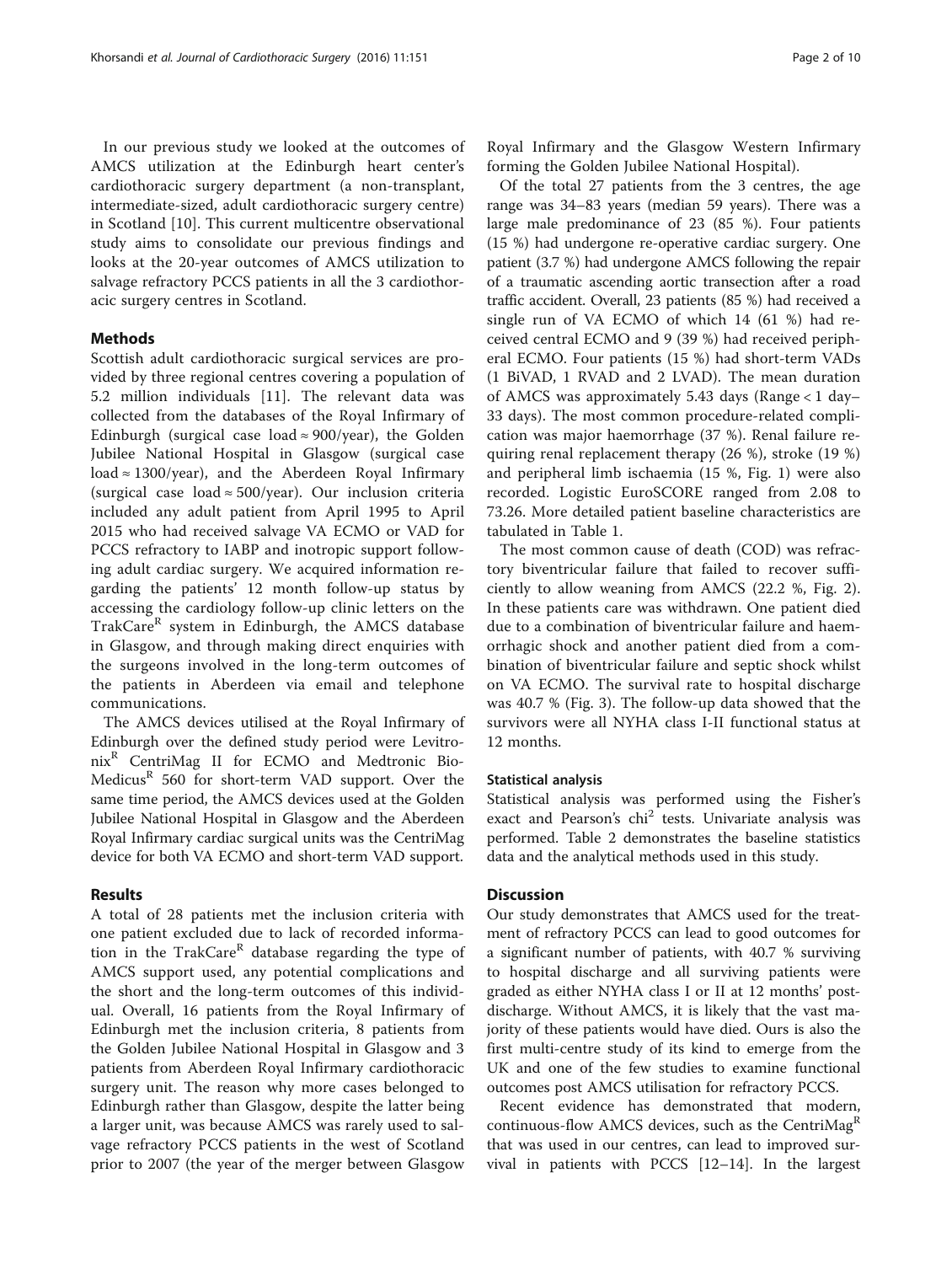<span id="page-2-0"></span>

cohort, Hernandez et al. [[3\]](#page-8-0) collated data from 5735 patients who underwent salvage VAD for refractory PCCS. They reported a 54.1 % survival rate to hospital discharge and concluded that VAD is a valuable, life-saving therapeutic manoeuvre. By comparison, the survival rate in our study was lower but firm conclusions are difficult given the low number of patients in our cohort. However, other smaller studies (relative to the Hernandez study) [[5, 15](#page-8-0)–[18\]](#page-8-0) all using either ECMO or VAD for refractory PCCS, reported less impressive survival to hospital discharge rates of 24.8 %–37 % and a 5 year survival of 13.7 %–16.9 %. Unfortunately, we do not have long-term survival data as many of the survivors were ultimately discharged from the outpatient clinics when no further medical or surgical interventions were required, hence longer term follow up data post out-patient clinic discharge had not been recorded in the database.

We identified advanced age to be a factor leading to an adverse outcome, although again, owing to our smaller numbers, this did not reach statistical significance. Most (64 %) of the survivors were under 60 years of age. Furthermore, the emergent nature of surgery and pre-existing, preoperative severe left ventricular impairment were also identified as probable factors leading to an adverse outcome.

Evidence suggests that early device implantation [[6\]](#page-8-0) and appropriate patient selection through a multidisciplinary team approach is paramount to an optimal outcome [[10](#page-8-0)]. There are no national or local protocols for identifying suitable patients for AMCS with refractory PCCS in Scotland: instead, decisions are based on a case-by-case assessment involving a multidisciplinary team (cardiac surgeon, department head, anaesthetist, and perfusionist) in each of the three hospital sites. We continue to believe that this is the best approach to patient selection rather than a standardised algorithmic approach because it ensures an ethically appropriate decision for the patient whilst optimising the cost-benefit equation. The decision regarding when to initiate AMCS support was made for most patients whilst in theatre in those whom weaning from CPB was not possible, although a few were commenced AMCS whilst in ICU. The time to AMCS and how this correlates to survival is an important variable that regrettably was not consistently recorded in our patient cohort.

AMCS devices are expensive [[9](#page-8-0), [19](#page-9-0), [20\]](#page-9-0) and this, coupled with a potentially prolonged length of stay in ICU, means that cost is an important factor in the decision-making process, particularly within the UK NHS. Indeed, decision-makers have opted to centralise AMCS funding to a restricted number of the larger cardiothoracic centres [\[21](#page-9-0)], invariably depriving other units of this potentially life-saving resource. Understandably, this has led to expressions of consternation [[21\]](#page-9-0). In our cohort, the longest duration on AMCS was 33 days (patient 7). This patient was successfully weaned from VA ECMO but died whilst in critical care from a stroke, which may have been a complication from AMCS employment.

The NYHA functional outcomes for our patients were also very positive. Unfortunately, many previous AMCS studies for refractory PCCS do not report such findings, although we did identify two studies, each with similar outcomes to ours. Ko et al. [\[17](#page-8-0)] detailed a cohort of 76 patients undergoing ECMO support for refractory PCCS. They reported that all survivors were of NYHA classes I or II at 32 +/− 22 month follow-up. Pennington et al. [[15](#page-8-0)] reported on refractory PCCS support with VAD and found that all survivors were "leading active lives". In 72.7 % of their survivors, ejection fraction had normalized on follow-up echocardiography.

Clearly, given that we only identified 27 patients undergoing AMCS over a 20-year period, and despite our pooled hospital case volume, we acknowledge that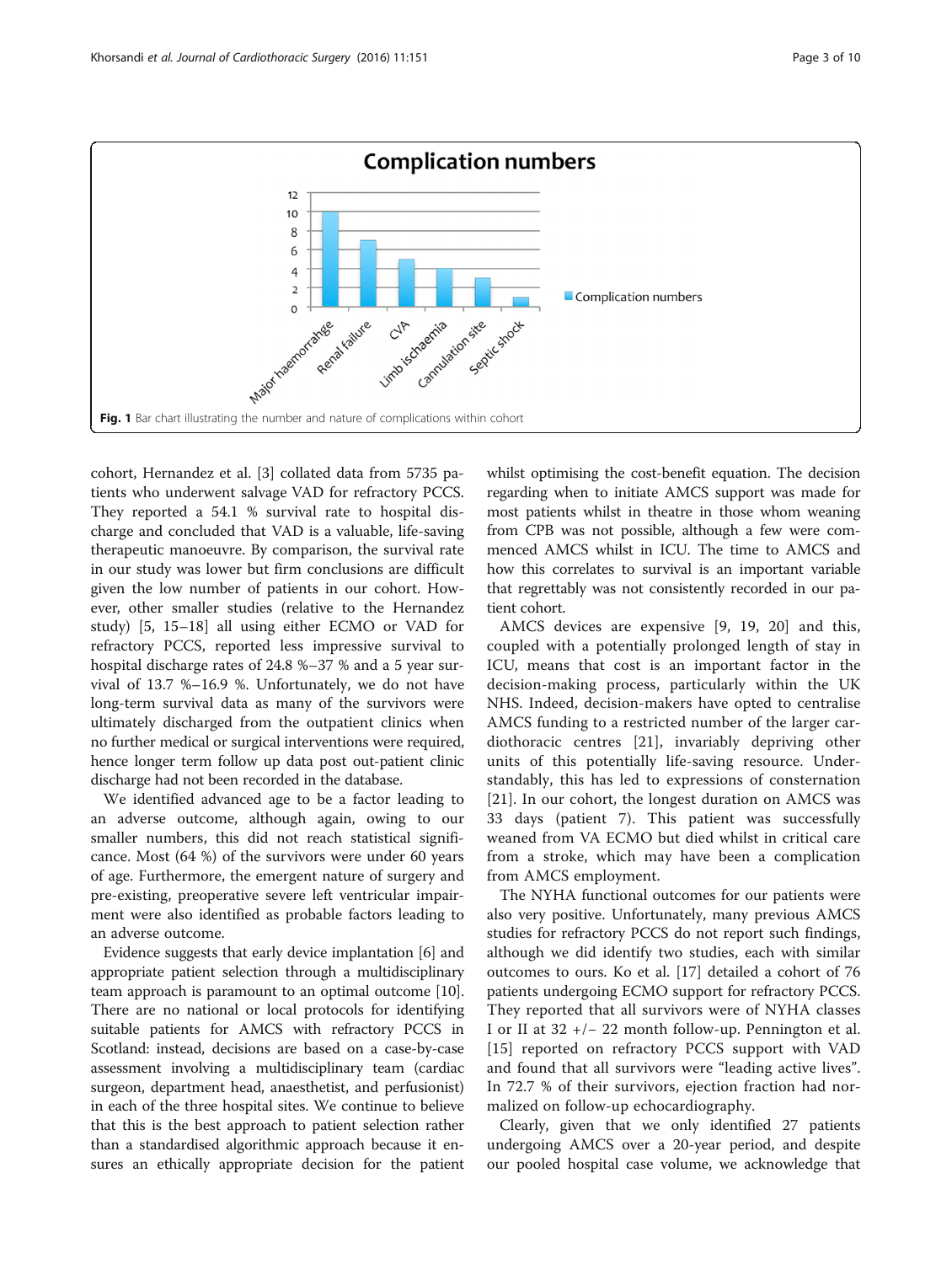## <span id="page-3-0"></span>Table 1 Patient baseline characteristics

|            | Age & Gender                         | surgery      | Date of Original operation                                                                          | Duration and Mode of AMCS                                                                                                 | <b>AMCS Complication/s</b>                                                             | Outcome                                                 |  |
|------------|--------------------------------------|--------------|-----------------------------------------------------------------------------------------------------|---------------------------------------------------------------------------------------------------------------------------|----------------------------------------------------------------------------------------|---------------------------------------------------------|--|
| Patient 1  | 76 year old male                     | 2012         | Re-do sternotomy and AVR                                                                            | Salvage peripheral VA ECMO due to postoperative<br>pulmonary haemorrhage and cardiogenic shock                            | Femoral artery cannulation site                                                        | Alive                                                   |  |
|            |                                      |              |                                                                                                     |                                                                                                                           | pseudoaneurysm<br>Major haemorrhage from<br>cannulation site                           | NYHA I (No breathlessness<br>of exertion, back to work) |  |
| Patient 2  | 40 year old male                     | 2014         | Re-do, Re-do sternotomy for type A<br>aortic dissection: Bentall procedure                          | Salvage RVAD due to VF arrest and severe LVSD<br>after weaning from CPB                                                   | Major haemorrhage and re-<br>exploration in the operating<br>theatre                   | Alive                                                   |  |
|            |                                      |              |                                                                                                     |                                                                                                                           |                                                                                        | NYHA II (Breathless on<br>exertion)                     |  |
| Patient 3  | 82 year old male                     | 2006         | MV Repair and CABG                                                                                  | 3 Days                                                                                                                    | Could not be weaned from<br>ECMO with severe biVent failure<br>and                     | Died in CTICU                                           |  |
|            |                                      |              |                                                                                                     | VA ECMO as unable to wean from CPB                                                                                        |                                                                                        | COD: BiVent failure                                     |  |
| Patient 4  | 72 year old Female                   | 2011         | <b>AVR</b>                                                                                          | 9 Days                                                                                                                    | Septic shock                                                                           | Died in CTICU                                           |  |
|            |                                      |              |                                                                                                     | VA ECMO as unable to come off CPB                                                                                         | Limb ischaemia                                                                         | COD: Septic shock                                       |  |
| Patient 5  | 71 year old male                     | 2011         | CABG and AVR                                                                                        | 2 Days                                                                                                                    | ECMO cannulation site bleeding<br>and haematoma explored<br>Renal failure <sup>a</sup> | Died in CTICU                                           |  |
|            |                                      |              |                                                                                                     | Peripheral VA ECMO as unable to come off CPB                                                                              |                                                                                        | COD: Shock (unknown<br>cause)                           |  |
| Patient 6  | 83 year old female                   | 2012         | MVR and CABG                                                                                        | $<$ 1 Day                                                                                                                 | None                                                                                   | Died in CTICU                                           |  |
|            |                                      |              |                                                                                                     | Peripheral VA ECMO as unable to wean from CPB                                                                             |                                                                                        | COD: BiVent failure                                     |  |
| Patient 7  | 70 year old male                     | 2013         | Re-do sternotomy and AVR                                                                            | 33 Days                                                                                                                   | Major CVA                                                                              | Died in HDU                                             |  |
|            |                                      |              |                                                                                                     | VA ECMO for cardiac failure. Successfully weaned<br>from ECMO                                                             |                                                                                        | COD: severe Respiratory<br>failure                      |  |
| Patient 8  | 72 year old male<br>51 year old male | 2013<br>2013 | Re-do sternotomy and AVR<br>Re-suspension of Aortic valve and<br>repair of type A aortic dissection | $<$ 1 Day                                                                                                                 | ECMO cannulation femoral artery<br>dissection                                          | Died in CTICU                                           |  |
|            |                                      |              |                                                                                                     | VA ECMO after iatrogenic aortic dissection leading<br>to cardiogenic shock during Femoral cannulation for<br>CPB<br>1 Day |                                                                                        | COD: Major CVA                                          |  |
| Patient 9  |                                      |              |                                                                                                     |                                                                                                                           | Major haemorrhage                                                                      |                                                         |  |
|            |                                      |              |                                                                                                     |                                                                                                                           | Major CVA                                                                              |                                                         |  |
|            |                                      |              |                                                                                                     |                                                                                                                           | Major cannulation site<br>haemorrhage                                                  | Died in CTICU                                           |  |
|            |                                      |              |                                                                                                     | Peripheral VA ECMO for cardiogenic shock                                                                                  |                                                                                        | COD: Haemorrahgic shock<br>and BiVent failure           |  |
|            | Patient 10 34 year old female        | 2014         | IVC Leiomyosarcoma resection                                                                        | 3 Days                                                                                                                    | None                                                                                   | Died in CTICU                                           |  |
|            |                                      |              |                                                                                                     | VA ECMO for postoperative cardiogenic shock for<br>intraoperative MI                                                      |                                                                                        | COD: BiVent failure from<br>acute MI                    |  |
| Patient 11 | 65 year old male                     | 2013         | CABG                                                                                                | 2 Days                                                                                                                    | Renal failure <sup>a</sup>                                                             | Died in CTICU                                           |  |
|            |                                      |              |                                                                                                     | Salvage VA ECMO for cardiogenic shock                                                                                     | Hepatic failure                                                                        | COD: MODS                                               |  |
|            |                                      |              |                                                                                                     |                                                                                                                           | Pulmonary oedema                                                                       |                                                         |  |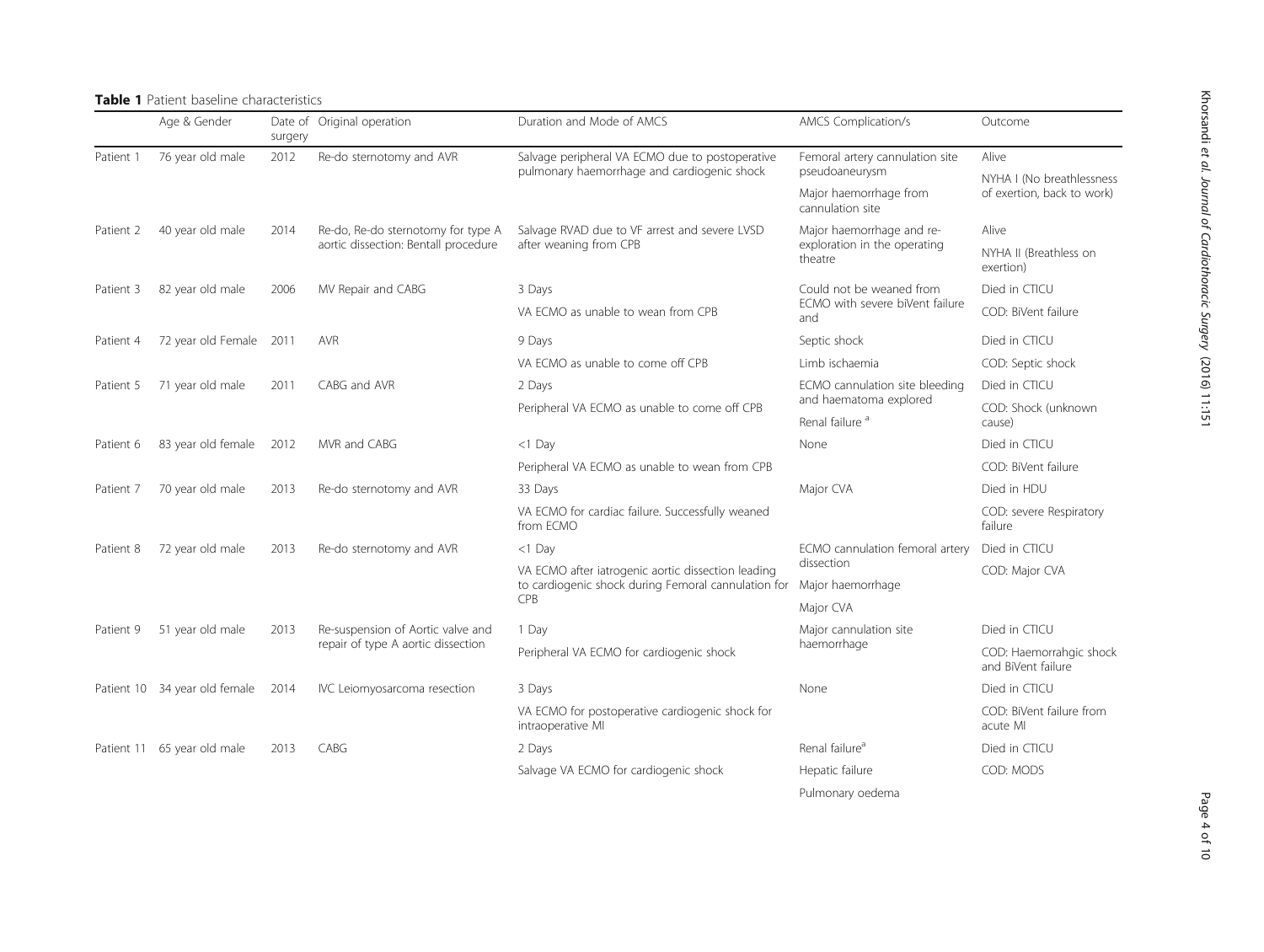# Table 1 Patient baseline characteristics (Continued)

|  | Patient 12 71 year old male   | 2015 | CABG                                        | 3 Days<br>VA ECMO as unable to wean from CPB                                   | Major haemorrhag e: Re-opening<br>for bleeding x4             | Died in CTICU                     |  |
|--|-------------------------------|------|---------------------------------------------|--------------------------------------------------------------------------------|---------------------------------------------------------------|-----------------------------------|--|
|  |                               |      |                                             |                                                                                |                                                               | COD: biventricular failure        |  |
|  |                               |      |                                             |                                                                                | limb ischaemia                                                | and septic shock                  |  |
|  | Patient 13 49 year old male   | 1997 | CABG                                        | VA ECMO as unable to wean from CPB                                             | Note recorded                                                 | Alive                             |  |
|  |                               |      |                                             |                                                                                |                                                               | (Died 2004)                       |  |
|  |                               |      |                                             |                                                                                |                                                               | NYHA II                           |  |
|  | Patient 14 69 year old male   | 2004 | MVR and CABG for mitral valve IE            | VA ECMO as unable to wean from CPB                                             | CVA and seizures                                              | Alive                             |  |
|  |                               |      |                                             |                                                                                | Renal failure <sup>a</sup>                                    | NYHA II                           |  |
|  | Patient 15 41 year old female | 2005 | Aortic transection and diaphragm<br>rupture | VA ECMO                                                                        | Not recorded                                                  | Alive                             |  |
|  |                               |      |                                             |                                                                                |                                                               | NYHA I                            |  |
|  | Patient 16 59 year old male   | 2006 | Type A aortic dissection                    | 2 Days                                                                         | Not recorded                                                  | Died                              |  |
|  |                               |      |                                             | Peripheral VA ECMO as unable to wean from CPB                                  |                                                               | COD: Bivent failure               |  |
|  | Patient 17 21 year old male   | 2014 | <b>AVR</b>                                  | 3 days                                                                         | ECMO cannulation site bleeding-<br>required re-exploration    | Alive                             |  |
|  |                               |      |                                             | Peripheral VA ECMO                                                             |                                                               | NYHA I                            |  |
|  |                               |      |                                             |                                                                                | Cardiac tamponade                                             |                                   |  |
|  | Patient 18 51 year old male   | 2014 | <b>AVR</b>                                  | 6 days                                                                         | CVA and Seizures                                              | Died in ICU                       |  |
|  |                               |      |                                             | Peripheral VA ECMO                                                             | limb ischaemia                                                | COD: status epilepticus           |  |
|  | Patient 19 46 year old male   | 2014 | CABG                                        | 2 days                                                                         | Major haemorrahage                                            | Died in ICU                       |  |
|  |                               |      |                                             | Peripheral VA ECMO converted to central VA ECMO<br>due to peripheral ischaemia | Limb ischaemia/compartment<br>syndrome-bilateral fasciotomies | COD: MODS                         |  |
|  |                               |      |                                             |                                                                                | Renal failure <sup>a</sup>                                    |                                   |  |
|  | Patient 20 54 year old male   | 2015 | CABG and AVR                                | 3 days                                                                         | <b>SVT/VT</b>                                                 | Alive                             |  |
|  |                               |      |                                             | VA ECMO for cardiogenic shock                                                  | Major intra-abdominal haemor-<br>rhage requiring laparotomy   | NYHA II (Neuropathic leg<br>pain) |  |
|  |                               |      |                                             |                                                                                | Limb ischaemia                                                |                                   |  |
|  | Patient 21 56 year old male   | 2015 | <b>AVR</b>                                  | 3 days                                                                         | CVA (occipital infarcts)                                      | Alive                             |  |
|  |                               |      |                                             | Peripheral VA ECMO for cardiogenic shock                                       |                                                               | NYHA I (Visual difficulties)      |  |
|  | Patient 22 64 year old male   | 2015 | <b>AVR</b>                                  | 1 day                                                                          | Vasoplegia                                                    | Died                              |  |
|  |                               |      |                                             | VA ECMO                                                                        | <b>MODS</b>                                                   | COD: AV dissociation              |  |
|  | Patient 23 52 year old male   | 2015 | CABG                                        | 1 day                                                                          | <b>MODS</b>                                                   | Died                              |  |
|  |                               |      |                                             | VA ECMO                                                                        |                                                               | COD: MODS                         |  |
|  | Patient 24 64 year old male   | 2015 | <b>AVR</b>                                  | 7 days                                                                         | None                                                          | Alive                             |  |
|  |                               |      |                                             | VA ECMO                                                                        |                                                               | NYHA I                            |  |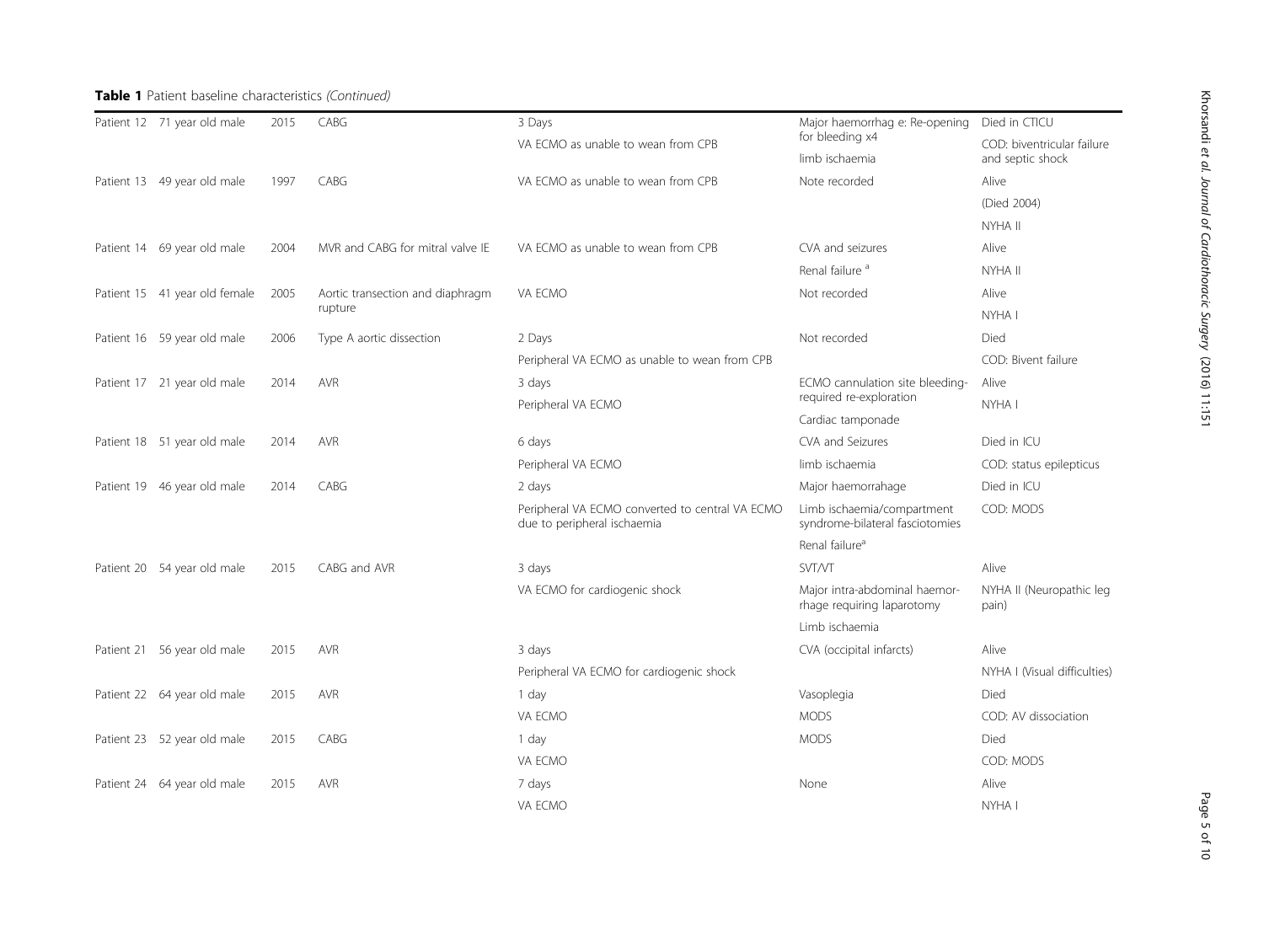# Table 1 Patient baseline characteristics (Continued)

| Patient 25 50 year old male | 2014 | <b>AVR</b>                   | 23 days                   | Renal failure <sup>a</sup>                                   | Alive     |
|-----------------------------|------|------------------------------|---------------------------|--------------------------------------------------------------|-----------|
|                             |      |                              | <b>BiVAD</b>              | Haemothorax/mediastinal<br>collection requiring re-operation | NYHA I    |
| Patient 26 54 year old male | 2015 | Bentall's procedure and CABG | 2 days                    | Hepatic failure                                              | COD: MODS |
|                             |      | surgery                      | LVAD acute LV failure     | Renal failure please <sup>a</sup>                            |           |
| Patient 27 61 year old male | 2003 | CABG                         | 11 days                   | Respiratory failure                                          | Alive     |
|                             |      |                              | LVAD for acute LV failure | Renal failure <sup>a</sup>                                   | NYHA II   |

Abbreviations: ACS Acute coronary syndrome, AF atrial fibrillation, AMCS Advanced mechanical circulatory support, AVR Aortic valve replacement, CABG Coronary artery bypass grafting surgery, CPB Cardiopulmonary bypass, COD cause of death, BiVent failure BiVentricular failure, MVR Mitral valve replacement, IE Infective endocarditis, CVA Cerebrovascular accident, IVC Inferior vena-cava, NYHA New York Heart Association, CTICU cardiothoracic Intensive care unit, HDU High dependency unit, Implantable cardioverter defibrillator, MI Myocardial infarction, LVSD Left ventricular systolic dysfunction, TVD triple vessel coronary artery disease, LV left ve tricular, MR Mitral regurgitation, PVD Peripheral vascular disease, MODS Multi-organ dysfunction syndrome, VF Ventricular fibrillation, VAD Ventricular assist device, VA Veno-Arterial <sup>a</sup> All patients with renal failure required renal replacement therapy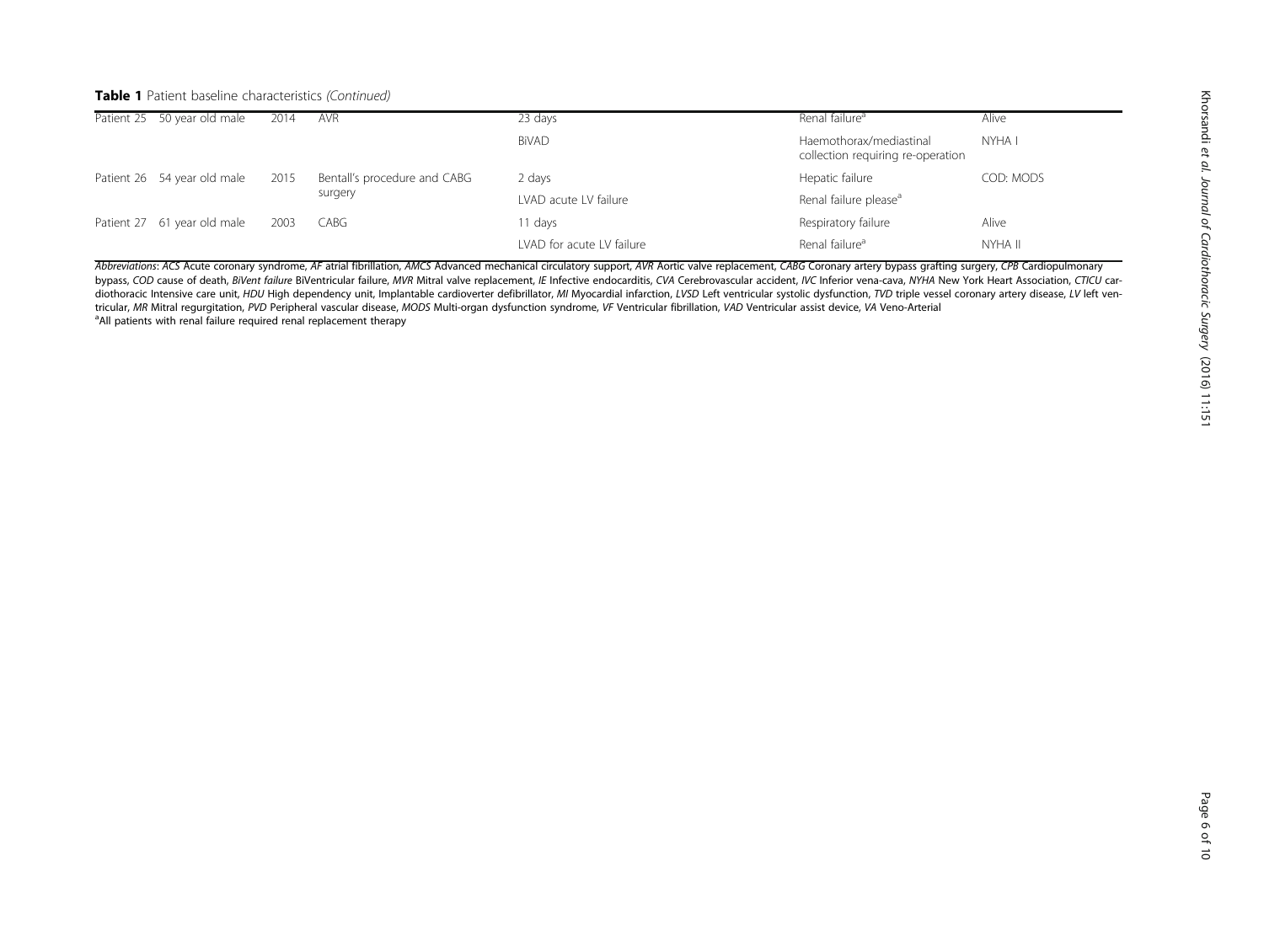<span id="page-6-0"></span>

the Scottish approach to institution of AMCS for refractory PCCS has been relatively conservative. This can partly be explained by the fact that salvage AMCS was not employed in the west of Scotland until 2007. Also, our general approach to institution of AMCS dictates that such modalities are instituted only if there is a reversible cause of the cardiogenic shock, which is reflected by our reasonable survival rate. Other possible reasons for underutilization may include: scarcity of

resources, prohibitive costs, and lack of consistent evidence for the benefit of AMCS.

The decision to institute AMCS must also be balanced with due consideration of the associated risks of this invasive modality, many of which are potentially life-threatening. Common device-related complications include: haemorrhage, thrombus formation and embolization, stroke, device-related infection, limb ischaemia, and multi-organ dysfunction syndrome/failure

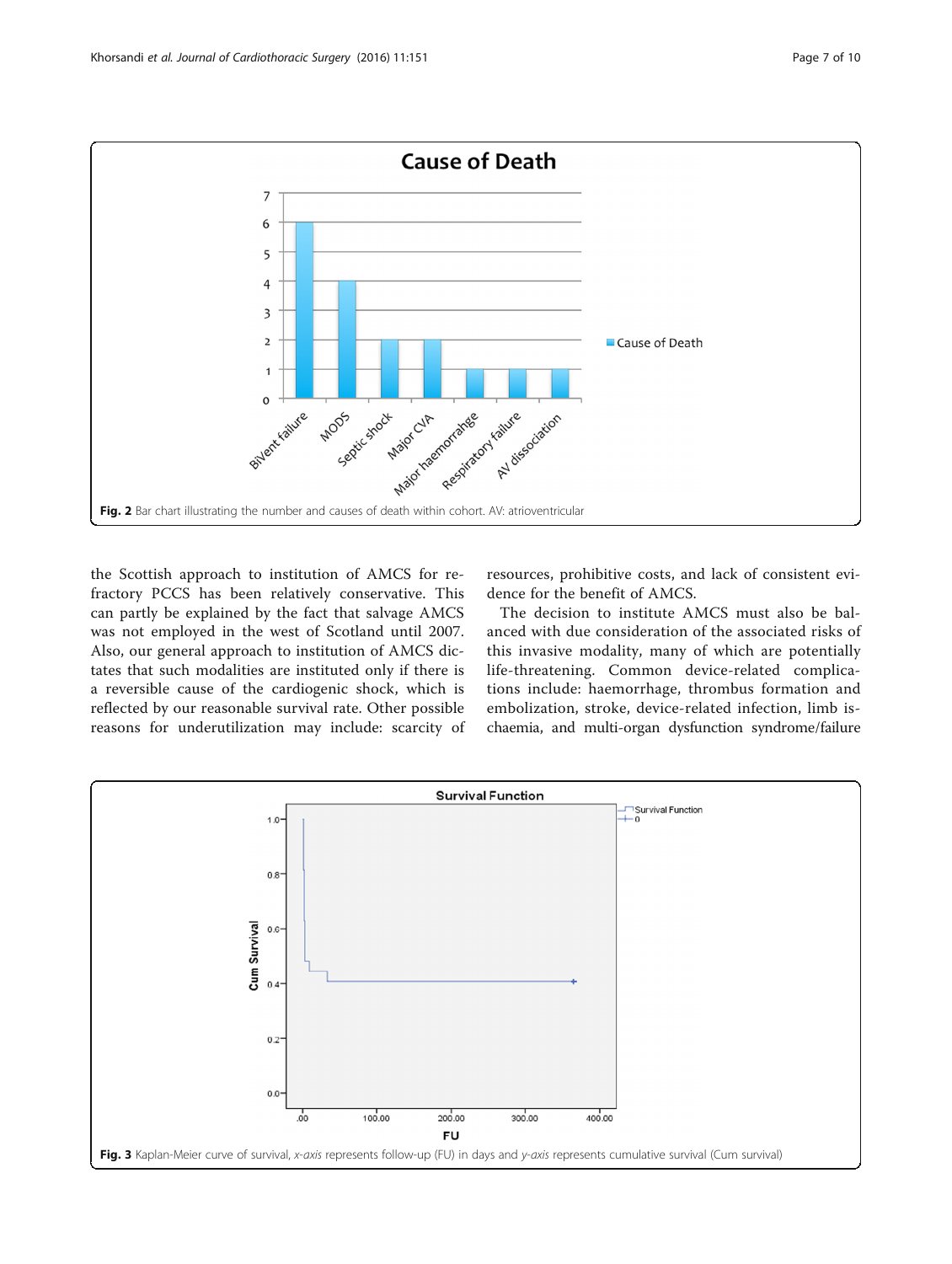| Factors attributed to mortality and statistical analysis |                |                |                                  |                                        |  |
|----------------------------------------------------------|----------------|----------------|----------------------------------|----------------------------------------|--|
| Characteristics analyzed                                 | Alive          | Dead           | Odds ratio (95 % Conf. interval) | $p$ -value                             |  |
| Age (years)                                              |                |                |                                  |                                        |  |
| $0 - 65$                                                 | 8              | 10             | 2.8 (0.362853-33.74714)          | 0.24                                   |  |
| > 65                                                     | $\overline{2}$ | $\overline{7}$ |                                  |                                        |  |
| Gender                                                   |                |                |                                  |                                        |  |
| Male                                                     | 9              | 14             | 1.928571 (0.1270413-112.3145)    | 0.5                                    |  |
| Female                                                   | $\mathbf{1}$   | 3              |                                  |                                        |  |
| Type of center                                           |                |                |                                  |                                        |  |
| Transplant                                               | $\overline{4}$ | 5              | 0.625 (0.0921389-4.488993)       | 0.44                                   |  |
| Non-transplant                                           | 6              | 12             |                                  |                                        |  |
| Prev. cardiac surgery                                    |                |                |                                  |                                        |  |
| Re-do surgery                                            | 2              | $\overline{2}$ | 0.5333333 (0.0335265-8.873345)   | 0.48                                   |  |
| First time surgery                                       | 8              | 15             |                                  |                                        |  |
| Surgical complexity                                      |                |                |                                  |                                        |  |
| Isolated surgery                                         | 6              | 10             | 1.05 (0.1662785-7.107629)        | 0.64                                   |  |
| Complex surgery                                          | $\overline{4}$ | $\overline{7}$ |                                  |                                        |  |
| Type of Support                                          |                |                |                                  |                                        |  |
| VAD                                                      | 3              | $\mathbf{1}$   | 0.1458333 (0.0026189-2.352801    | 0.13                                   |  |
| <b>ECMO</b>                                              | $\overline{7}$ | 16             |                                  |                                        |  |
| Duration of Support                                      |                |                |                                  |                                        |  |
| $0-7$ days                                               | 8              | 15             | 0.5333333 (0.0335265 8.873345)   | 0.47                                   |  |
| $> 7$ days                                               | $\overline{2}$ | $\overline{2}$ |                                  |                                        |  |
| Support complications                                    |                |                |                                  |                                        |  |
| Major haemorrhage                                        | 5              | 5              | 0.4166667 (0.0620347-2.804408)   | 0.25                                   |  |
| No major haemorrhage                                     | 5              | 12             |                                  |                                        |  |
| Major CVA                                                | 1              | $\overline{4}$ | 2.769231 (0.2140667-151.2664)    | 0.37                                   |  |
| No major CVA                                             | 9              | 13             |                                  |                                        |  |
| Renal failure                                            | 3              | $\overline{4}$ | 0.7179487 (0.0910803-6.420841)   | 0.52                                   |  |
| No renal failure                                         | $\overline{7}$ | 13             |                                  |                                        |  |
| Log. EuroSCORE                                           |                |                |                                  |                                        |  |
| $0 - 10$                                                 | $\mathbf{1}$   | 3              |                                  | 0.36 (Pearson's chi <sup>2</sup> test) |  |
| $10 - 20$                                                | $\mathbf{1}$   | 6              |                                  |                                        |  |
| >20                                                      | $\overline{4}$ | 3              |                                  |                                        |  |
| Score not available                                      | $\overline{4}$ | 5              |                                  |                                        |  |

<span id="page-7-0"></span>Table 2 Demonstrates variables used for statistical analysis. Fisher's exact test and Pearson's chi test (Log. EuroSCORE) were utilized for statistical analysis

Table information: Prev.cardiac surgery denotes whether the patient had had previous cardiac surgery through median sternotomy (i.e. redo surgery). Isolated surgery refers to whether the operation was isolated coronary artery bypass grafting surgery (CABG) or single valve surgery. Complex cardiac surgery refers to combined valve, CABG and/or aortic surgery. Type of center denotes whether the operating hospital in which the operation was performed was a cardiopulmonary transplant center. Log. EuroSCORE refers to logistic EuroSCORE

[[1, 2, 15, 17,](#page-8-0) [22, 23](#page-9-0)]. In our cohort, the most common procedure-related complication was major haemorrhage. Renal failure requiring renal replacement therapy, stroke, and peripheral limb ischaemia also occurred with comparable rates to previous studies.

bridge to recovery, bridge to transplant, or as destination therapy [\[19\]](#page-9-0). However, none of our patients were transplanted during the study period and none had implantable long-term VADs.

Given the scarcity of donor hearts in the UK, research continues to focus on implantable AMCS devices as a

Finally, this study is limited by the small number of subjects (as previously discussed) and its retrospective nature. It nevertheless reaffirms the findings of our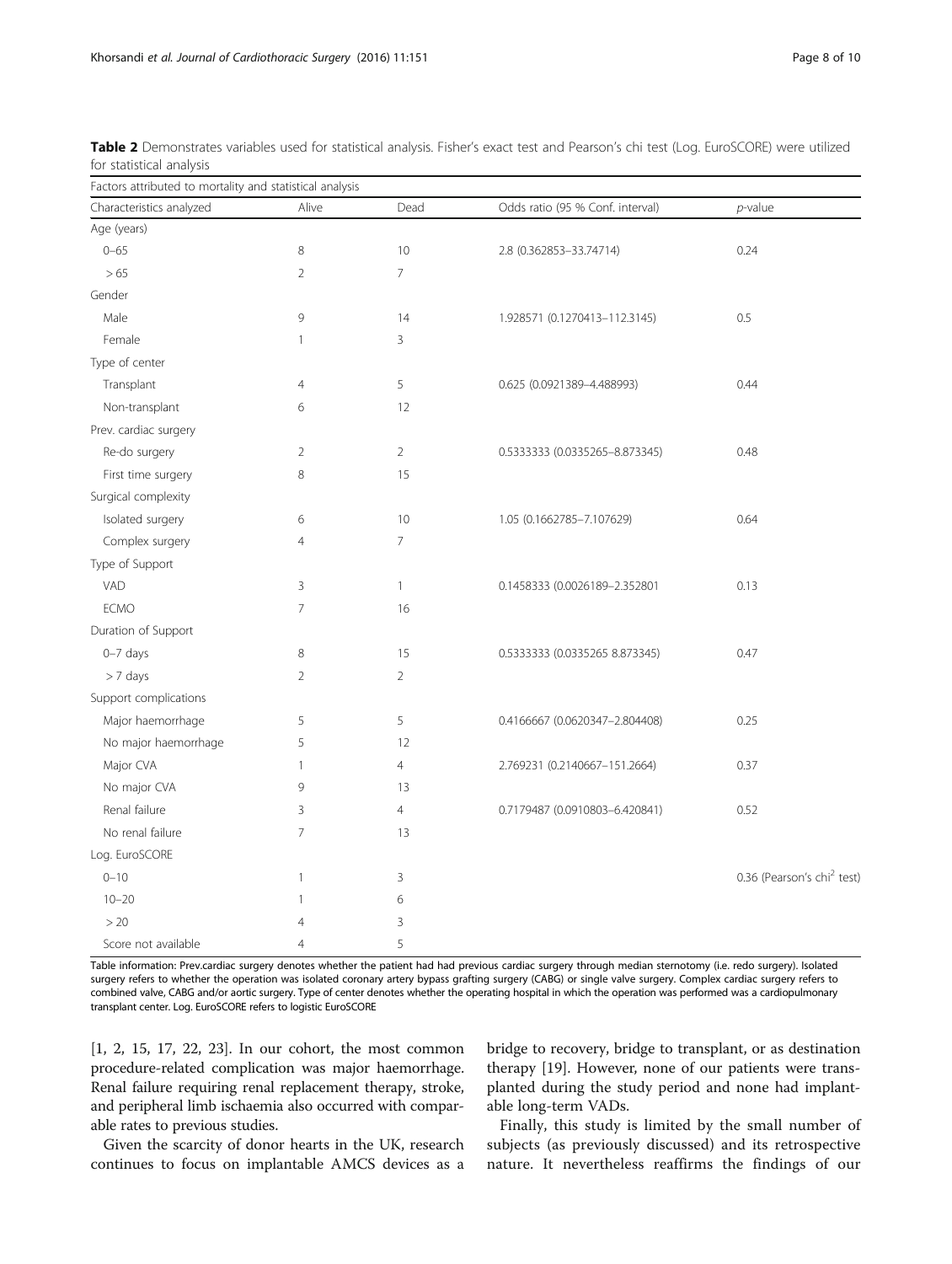<span id="page-8-0"></span>previous study, which reported a good survival rate and acceptable quality of life for patients who received AMCS for refractory PCCS and survived to hospital discharge.

## Conclusions

AMCS devices can be used to salvage a significant proportion of patients with refractory PCCS who would otherwise not survive. These patients are also likely to enjoy a reasonable quality of life. However, ACMS devices are associated with high rates of severe, systemic and device-related complications as well as being costly. Multidisciplinary teams experienced with patient selection and decisionmaking are imperative to help ensure appropriate use of AMCS and the best patient outcomes.

#### Abbreviations

ACS: Acute coronary syndrome; AF: atrial fibrillation; AMCS: Advanced mechanical circulatory support; AVR: Aortic valve replacement; CABG: Coronary artery bypass grafting surgery; CPB: Cardiopulmonary bypass; COD: Cause of death; BiVent failure: BiVentricular failure; MVR: Mitral valve replacement; IE: Infective endocarditis; CVA: Cerebrovascular accident; IVC: Inferior vena-cava; NYHA: New York Heart Association; CTICU: Cardiothoracic Intensive care unit; HDU: High dependency unit; ICD: Implantable cardioverter defibrillator; MI: Myocardial infarction; LVSD: Left ventricular systolic dysfunction; TVD: triple vessel coronary artery disease; LV: left ventricular; MR: Mitral regurgitation; PVD: Peripheral vascular disease; MODS: Multi-organ dysfunction syndrome; VF: Ventricular fibrillation; VAD: Ventricular assist device; VA: Veno-Arterial

#### Acknowledgements

None.

#### Funding

This research did not receive any specific grant from funding agencies in the public, commercial, or not-for-profit sectors.

### Availability of data and materials

The data gathered for this study can be retrieved from the Royal Infirmary of Edinburgh, Golden Jubilee National Hospital and Aberdeen Royal Infirmary cardiothoracic surgery databases and TrakCare<sup>R</sup> databases. The raw data can be requested from the corresponding author (M. Khorsandi).

#### Authors' contributions

MK principal investigator, manuscript preparation and drafting, data collection, SD: manuscript drafting, AS manuscript drafting and assistance with data collection, KB: manuscript drafting, FM: assistance with data collection, OB: statistical analysis, PC: manuscript drafting, VZ: manuscript drafting, GB: manuscript drafting, NAA: project supervisor and manuscript drafting. All authors read and approved the final manuscript.

#### Competing interest

The authors declare that they have no competing interests.

#### Consent for publication

Not applicable.

Ethics approval and consent to participate Not applicable.

#### Meeting presentation

Oral presentation at the SCTS conference Birmingham, UK, 13-15/March/2016.

#### Author details

<sup>1</sup>Department of Cardiothoracic Surgery, Royal Infirmary of Edinburgh, 51 Little France Crescent, old Dalkeith road, Edinburgh EH16 4SA, UK. 2 Department of Cardiology, Ninewells University Hospital, Dundee DD2 1UB,

UK. <sup>3</sup> Department of Cardiothoracic Surgery, Golden Jubilee National Hospital, Agamemnon street, Clydebank, Glasgow G81 4DY, UK. <sup>4</sup>Department of Cardiothoracic Surgery, Aberdeen Royal Infirmary, Burnside house, Cornhill road, Aberdeen AB25 2ZR, UK. <sup>5</sup>Medical Statistics, Trauma Audit & Research Network, Salford Royal NHS foundation trust and the University of Manchester, Manchester M6 8HD, UK.

#### Received: 3 August 2016 Accepted: 27 October 2016 Published online: 08 November 2016

#### References

- 1. Muehrcke DD, McCarthy PM, Stewart RW, Foster RC, Ogella DA, Borsh JA, et al. Extracorporeal membrane oxygenation for postcardiotomy cardiogenic shock. Ann Thorac Surg. 1996;61(2):684–91.
- 2. DeRose Jr JJ, Umana JP, Argenziano M, Catanese KA, Levin HR, Sun BC, et al. Improved results for postcardiotomy cardiogenic shock with the use of implantable left ventricular assist devices. Ann Thorac Surg. 1997;64(6):1757–62. discussion 62–3.
- 3. Hernandez AF, Grab JD, Gammie JS, O'Brien SM, Hammill BG, Rogers JG, et al. A decade of short-term outcomes in post cardiac surgery ventricular assist device implantation: data from the Society of Thoracic Surgeons' National Cardiac Database. Circulation. 2007;116(6):606–12.
- 4. Mohite PN, Sabashnikov A, Patil NP, Saez DG, Zych B, Popov AF, et al. Shortterm ventricular assist device in post-cardiotomy cardiogenic shock: factors influencing survival. J Artif Organs. 2014;17(3):228–35.
- 5. Rastan AJ, Dege A, Mohr M, Doll N, Falk V, Walther T, et al. Early and late outcomes of 517 consecutive adult patients treated with extracorporeal membrane oxygenation for refractory postcardiotomy cardiogenic shock. J Thorac Cardiovasc Surg. 2010;139(2):302–11. 11 e1.
- 6. Delgado DH, Rao V, Ross HJ, Verma S, Smedira NG. Mechanical circulatory assistance: state of art. Circulation. 2002;106:2046–50.
- 7. Goldstein DJ, Oz MC. Mechanical support for postcardiotomy cardiogenic shock. Semin Thorac Cardiovasc Surg. 2000;12(3):220–8.
- 8. Beurtheret S, Mordant P, Paoletti X, Marijon E, Celermajer DS, Leger P, et al. Emergency circulatory support in refractory cardiogenic shock patients in remote institutions: a pilot study (the cardiac-RESCUE program). Eur Heart J. 2013;34(2):112–20.
- 9. Borisenko O, Wylie G, Payne J, Bjessmo S, Smith J, Firmin R, et al. The cost impact of short-term ventricular assist devices and extracorporeal life support systems therapies on the National Health Service in the UK. Interact Cardiovasc Thorac Surg. 2014;19(1):41–8.
- 10. Khorsandi M, Shaikhrezai K, Prasad S, Pessotto R, Walker W, Berg G, et al. Advanced mechanical circulatory support for post-cardiotomy cardiogenic shock: a 20-year outcome analysis in a non-transplant unit. J Cardiothorac Surg. 2016;11(1). DOI: [10.1186/s13019-016-0430-2.](http://dx.doi.org/10.1186/s13019-016-0430-2)
- 11. The official gateway to Scotland 2011 [Available from: [http://www.scotland.](http://www.scotland.org/about-scotland/facts-about-scotland/population-of-scotland/) [org/about-scotland/facts-about-scotland/population-of-scotland/.](http://www.scotland.org/about-scotland/facts-about-scotland/population-of-scotland/) Accessed 11 July 2016.
- 12. Akay MH, Gregoric ID, Radovancevic R, Cohn WE, Frazier OH. Timely use of a CentriMag heart assist device improves survival in postcardiotomy cardiogenic shock. J Card Surg. 2011;26(5):548–52.
- 13. Peura JL, Colvin-Adams M, Francis GS, Grady KL, Hoffman TM, Jessup M, et al. Recommendations for the use of mechanical circulatory support: device strategies and patient selection: a scientific statement from the American Heart Association. Circulation. 2012;126(22):2648–67.
- 14. Mikus E, Tripodi A, Calvi S, Giglio MD, Cavallucci A, Lamarra M. CentriMag venoarterial extracorporeal membrane oxygenation support as treatment for patients with refractory postcardiotomy cardiogenic shock. ASAIO J. 2013;59(1):18–23.
- 15. Pennington DG, McBride LR, Swartz MT, Kanter KR, Kaiser GC, Barner HB, et al. Use of the Pierce-Donachy ventricular assist device in patients with cardiogenic shock after cardiac operations. Ann Thorac Surg. 1989;47(1):130–5.
- 16. Mehta SM, Aufiero TX, Pae Jr WE, Miller CA, Pierce WS. Results of mechanical ventricular assistance for the treatment of post cardiotomy cardiogenic shock. ASAIO J. 1996;42(3):211–8.
- 17. Ko WJ, Lin C, Chen RJ, Wang SS, Lin FY, Chen YS, et al. Extracorporeal membrane oxygenation support for adult postcardiotomy cardiogenic shock. Ann Thorac Surg. 2002;73:538–45.
- 18. Doll N, Kiaii B, Borger M, Bucerius J, Kramer K, Schmitt D, et al. Five year results of 219 consecutive patients treated with extracorporeal membrane